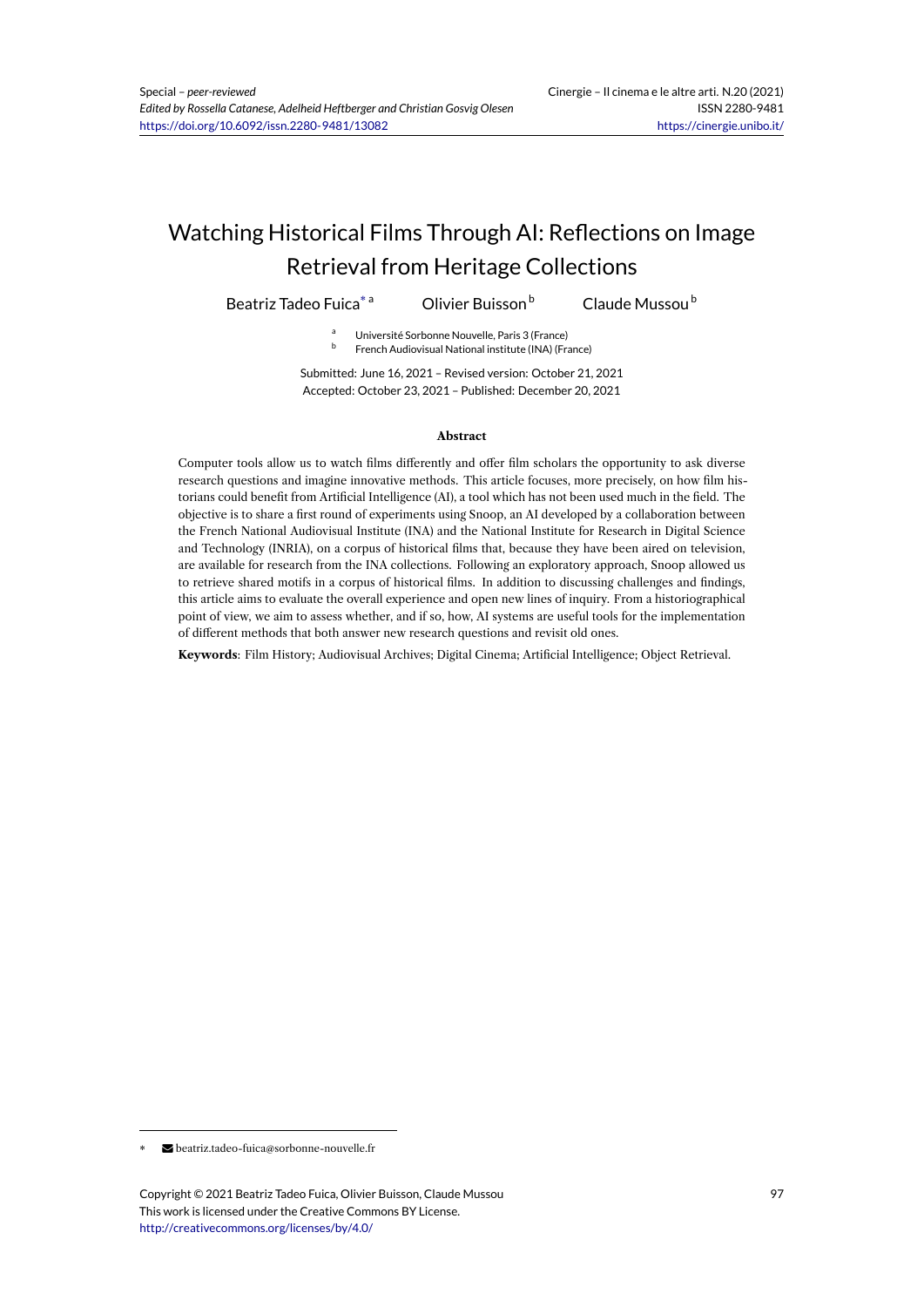### **1 Introduction**

In the aftermath of the Second World War, numerous Cinematheques started opening around the world and the activities of the International Federation of Film Archives (FIAF) regained force, facilitating an exhibition circuit via which the public regained contact with archival films (Tadeo Fuica 2019: 28–32). This contributed to questioning the ways in which film history had been written until that moment and gave birth to a deep historiographic debate. In response to histories such as those written, for example, by Maurice Bardèche and Robert Brasillach (1935), which were mostly based on cinephiles' memories, authors such as George Sadoul (1946, 1947, 1948, 1949) and Jean Mitry (1968) developed more rigorous methodologies, highlighting the importance of film watching and contextualisation (Louis 2020: 117–30). A few decades later, the combination of archivists' needs to preserve their materials and the academic willingness to regain contact with historical approaches, prepared the terrain for a new turn in the field (Elsaesser 2012: 592–93). The 1978 Brighton FIAF Congress is broadly considered as the event which materialised this change because it gave scholars the opportunity to watch archival pieces of early cinema (Gaudreault et al. 2012: 3). This contact with archival treasures allowed researchers to revisit the teleological approaches followed until then, which had marginalised and undervalued early cinema (Gaudreault and Gunning 1989). This congress also served to emphasise the need for collaboration between archivists and historians to move the discipline forward (Gaudreault 2006, Gunning 2006).

Nowadays, artificial intelligence (AI), defined as a system that is able to "correctly interpret external data, learn from such data, and to use those learnings to achieve specific goals and tasks through flexible adaptation" (Kaplan and Haenlein 2019: 17), allows us to watch films differently. The information provided by AI-based data gathering and analysis offers an opportunity to ask new questions and imagine innovative research methods that include not only working with a larger number of films, but also interact with the machine to retrieve images through suggestions made by the researcher or the machine itself. These can be then analysed within a specific corpus, moving away from previous studies that focused on the narrative of a single film title or the comparison of a few examples. However, film historians have not yet greatly benefited from the possibilities provided by AI. When planning this article, we wondered if this was due to technical limitations, the fact that this technology is not really helpful to respond to the kind of research questions proposed by film historians (or film scholars, more broadly), or a combination of both. In seeking to find the answers to these questions, this article discusses a first round of experiments using Snoop, an AI developed by a collaboration between the French National Audiovisual Institute (INA) and the National Institute for Research in Digital Science and Technology (INRIA), on a corpus of historical films that, because they have been aired on television, are available for research from the INA collections.<sup>1</sup> Our objective is to evaluate this experience and present new possibilities for the use of AI in film history scholarship. Above all, we aim to assess whether, and if so, how, AI can lead to develop innovative methods to answer new research questions and revisit old ones.

# **2 Exploring the Use of AI for Film History**

Almost a decade ago, the 2012 special issue of the journal *Frames*, edited by Catherine Grant, demonstrated that using digital tools in film and moving image studies was not an exceptional practice. As time passes, the studies of the crossover between Digital Humanities and Film and Media Studies are gaining momentum, and several scholars are reflecting on disciplinary boundaries; on collaborations between the humanities, archives and computer scientists; and on the exciting research paths that this interdisciplinary approach might open up (Burghardt et al. 2020, Heftberger 2018, Latsis and Ingravalle 2017). As an example, in 2020, the *Quarterly for Digital Humanities* devoted a special issue to the subject of Digital Humanities and Film Studies and provided a thorough state-of-the-art assessment of the many tools and methods that have been explored by scholars until now. Among the methods presented in the introduction to this special issue, the editors review the origins of Multimedia Information Retrieval (MMIR – the field associated with automatic film analysis in computer science) and trace its development in the last twenty years while pointing at diverse applications (Burghardt

<sup>1.</sup> The INA is responsible for the legal deposit of broadcast material in France. It records and documents the programs aired around the clock by over 100 TV stations. Over 22 million hours of broadcast material are available for research purposes, among which films that have been broadcast on TV.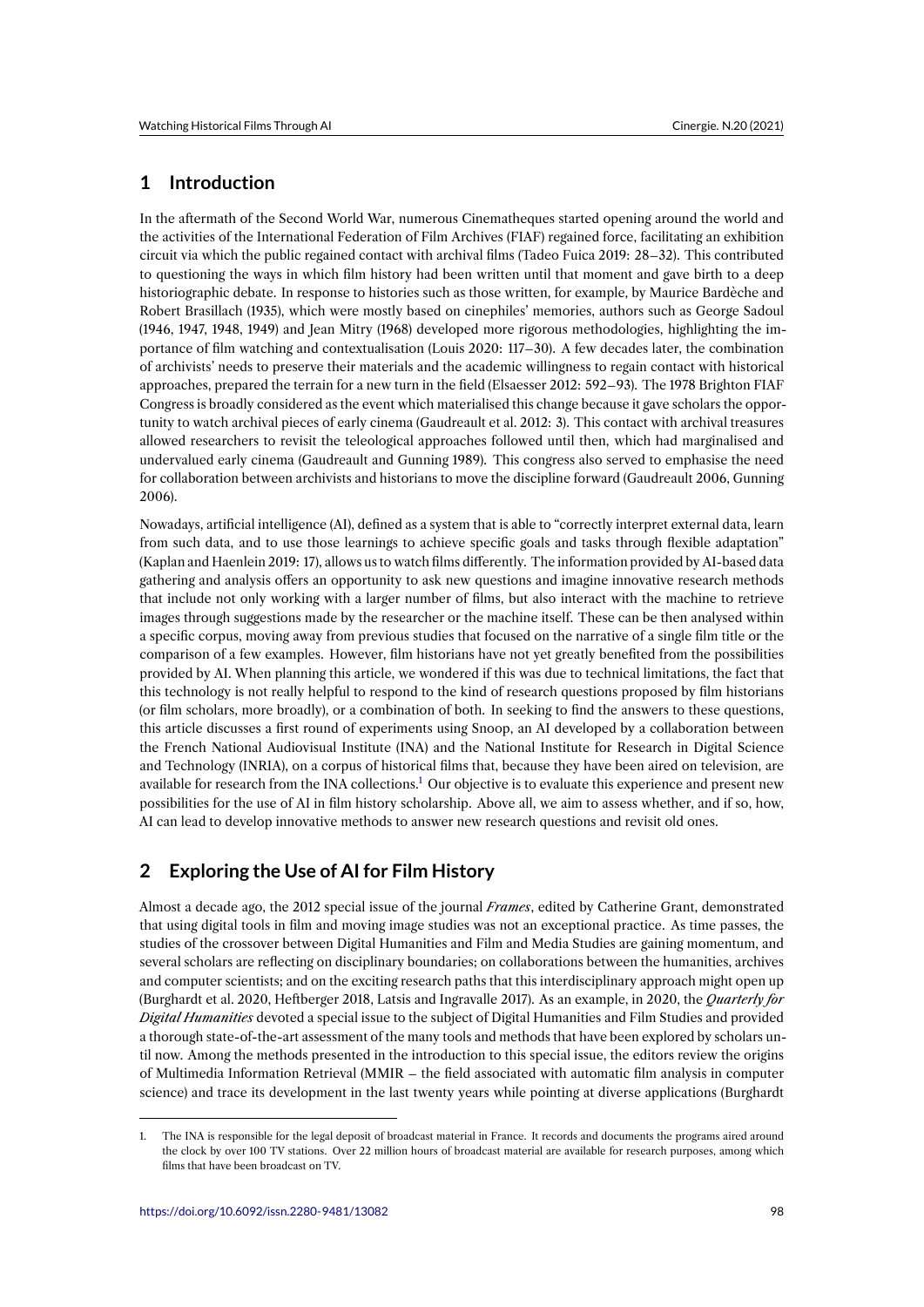et al. 2020). They also focus on different branches of MMIR such as Content-based image retrieval (CBIR), Content-based video retrieval (CBVR) and Content-based audio retrieval (CBAR) to highlight how these methods have recently improved and the fact that "MMIR has reached a level of maturity that can provide a real added value for film scholars and the digital humanities in general" (Burghardt et al. 2020: 4).<sup>2</sup>

The experiments and reflections presented in our article are based on MMIR using deep learning technology. Our AI, Snoop, was set to deliver large groups of still frames showing the images of similar specific objects found in different films of a corpus. From a methodological point of view, we wondered if we would be really studying films. After all, we were going to reduce complex narratives to pages and pages of still images. However, we focused on the fact that using an AI to retrieve images was going to allow us to see what the naked eye would not be able to find. In addition, this methodology reminded us of the relationship that photography and cinema have had since the beginning, and which has not disappeared with the digital turn (Mulvey 2006, Rombes 2017). When planning the experiments, we also reflected upon why we wanted to retrieve images of specific objects from films and to what extent knowing about the presence of certain objects would open paths for innovative ways of analysing films or complementing current studies that do not rely on these tools. We wondered whether, for instance, it would be important, for a film historian to know how many cars were featured in a specific film or group of films. The answer to this question is likely to depend on the purpose of the specific research project. In our case, counting the occurrences of similar objects within our corpus – or even in one specific film from within it – was not our main point of interest. We took an exploratory approach in which we privileged discovering and finding content overlaps between the films, even if only one occurrence was present in one of them, knowing that Snoop, at this stage, was likely to miss some reoccurrences of similar objects. We were more interested in establishing comparisons to develop qualitative rather than quantitative analyses.

Our work is situated within the framework of "distant viewing" and "deep watching" as stipulated by Arnold and Tilton (2019), and Bermeitinger et al. (2019), respectively. At the same time, our aim diverges from theirs. On the one hand, Arnold and Tilton utilised their toolkit in order to compare the role and presence of the female protagonists of two American situational comedies – *Bewitched* (1964–1972) and *I Dream of Jeannie* (1965–1970) – based on the facial detection of the main actors and actresses (Arnold and Tilton 2019: 6– 7), and the analysis and exploration of stylistic features in a collection of documentary photographs (Arnold and Tilton 2019: 7–10). On the other hand, Bermeitinger et al. introduced deep watching by focusing on the recognition of a specific set of political symbols in a carefully chosen corpus of audiovisual material depicting the nationalist leader Stepan Bandera (Bermeitinger et al. 2019). Although the theoretical approaches of both research groups are in practice sufficiently close to ours, they conducted more highly controlled experiments than us and the results they obtained combine qualitative and quantitative analysis in ways that our experiments do not. As explained below, at this stage, the evaluation of our experimental conditions and the research paths we intended to explore, made us focus only on qualitative analyses.

We have applied Snoop to a corpus composed of sixty-four archival films made between the years 1902 and 1952. Arnold et al. emphasise that analysing archival films with computer-based algorithms presents limitations since "[t]here is no guarantee that they will perform well on historic materials (black and white, grainy film stock, previously digitized at a low resolution)" and warn that "[e]xtensive testing and tuning is often required to achieve acceptable results" (Arnold et al. 2019: 5). However, these barriers did not obstruct our main aim, which is to reflect on a first set of exploratory experiences. From the beginning, we were aware that, like other AI systems, Snoop could miss many objects. The accuracy of AI's results depends on training. Precision increases when more examples are loaded onto the AI, and further experiments are refined and repeated. The research presented in this article was based on a single round of experiments and this was one of the reasons for deciding not to provide a quantitative analysis. Although the precise knowledge of how many cars appeared in our selection was not a significant focus of our study, finding out that crowds, uniformed men and close-ups of hands were present in large quantities within our corpus triggered a kind of comparative analysis that has not been carried out until now. The images retrieved by the AI allowed us to elaborate certain hypotheses without having the need to watch all the films, trust our memory or rely on notes. It allowed us to maximise

<sup>2.</sup> For an up-to-date thorough review on different tools for automated visual content Analysis for film studies, see (Pustu-Iren et al. 2020).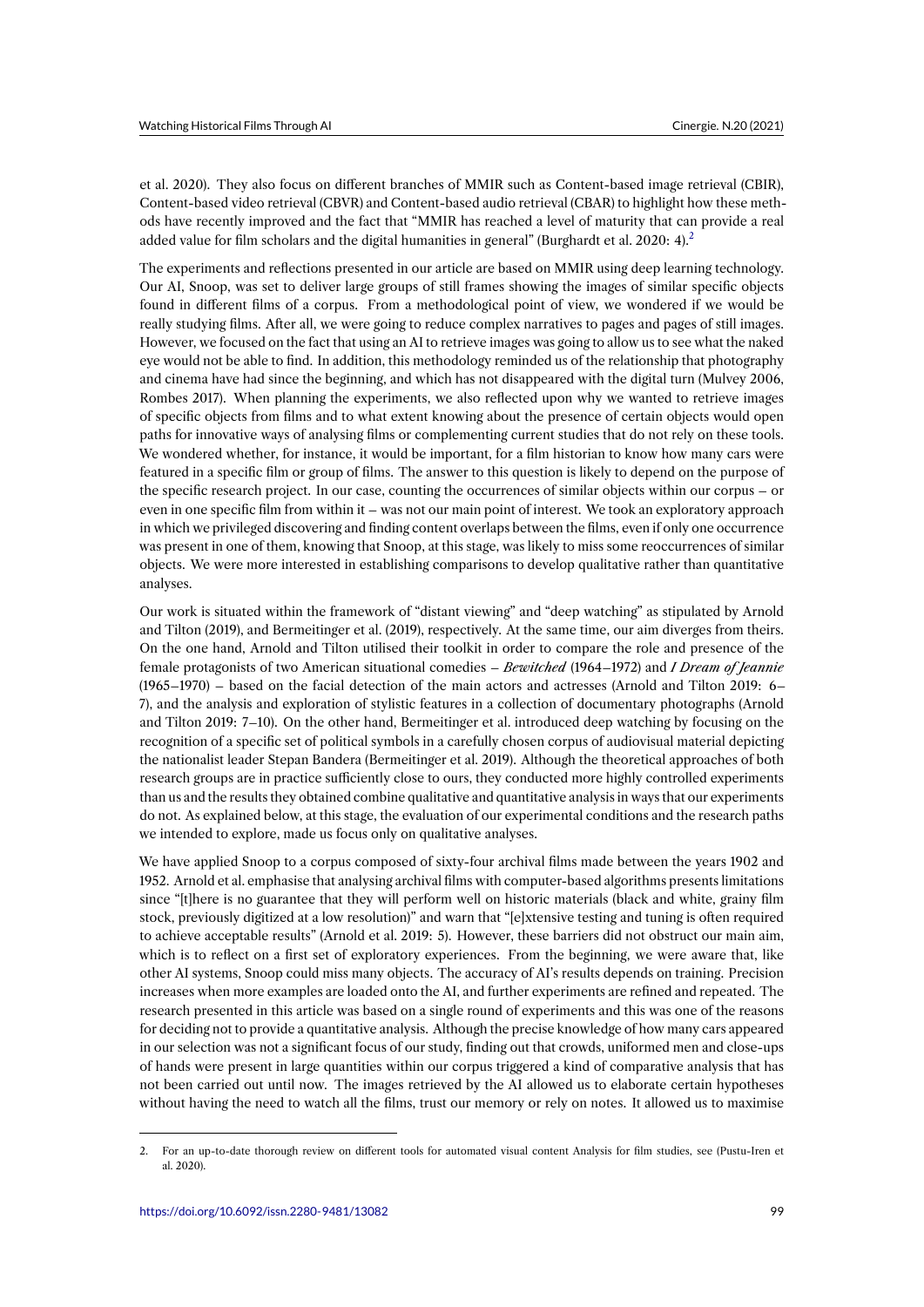our time and spot images — and therefore identify patterns — that the human eye could miss. Although far from perfect, Snoop provided us with raw data that we would have not been able to collect manually, at least not with the efficiency and simplicity provided by this AI.

In the *Arclight Guidebook to Media History and Digital Humanities* Hoyt, Hughes, and Acland broadly ponder: "[a]re we innovating and adapting digital tools to address our research questions? Or are we adapting our research interests to fit the available datasets and tools?" (Hoyt et al. 2016: 1). In our case, we did a little of both. As part of our research questions, we deliberated about content overlaps between the films in our corpus and understood that Snoop could help us perform this search. After evaluating the advantages and disadvantages of running the experiments in the conditions that we could achieve now, we decided that it was worth attempting, being aware that our results were going to be approximate and would provide mostly hints of possibilities rather than conclusions.

# **3 Our Corpus**

Between 2017 and 2019, the project "TRANSARCHIVES. Film Heritage and Archival Practices: Past and Present Transcontinental Encounters", was conducted in the context of a Marie Sklodowska-Curie Fellowship at Sorbonne Nouvelle University.<sup>3</sup> With the objective of analysing the circulation of films between the French Cinematheque and those of Argentina, Brazil and Uruguay in the aftermath of the Second World War, this project started constructing a database, based on the correspondence found in the archives of these four institutions and at the FIAF. So far, three hundred and eighty-three films — including fictions and non-fictions of diverse length: feature, medium and short — make up this database including films mentioned in the letters written by Henri Langlois from France; Paulo Emilio Sales Gomes from Brazil; Rolando Fustiñana from Argentina; and Danilo Trelles, Walter Dassori and Eugenio Hintz from Uruguay, between October 1947 and January 1955. Information on this corpus regarding years of production, origins and quantities can be seen in figure 1.



Number of films in the corpus according to year of production and origin

Figure 1: TRANSARCHIVES corpus according to year of production and origin

The mention of a film in these letters does not mean that the film has circulated between these institutions. There are several reasons for which films were mentioned in the correspondence. Among them, there was the

<sup>3.</sup> TRANSARCHIVES has received funding from the European Union's Horizon 2020 research and innovation program under the Marie Sklodowska-Curie grant agreement No 746257.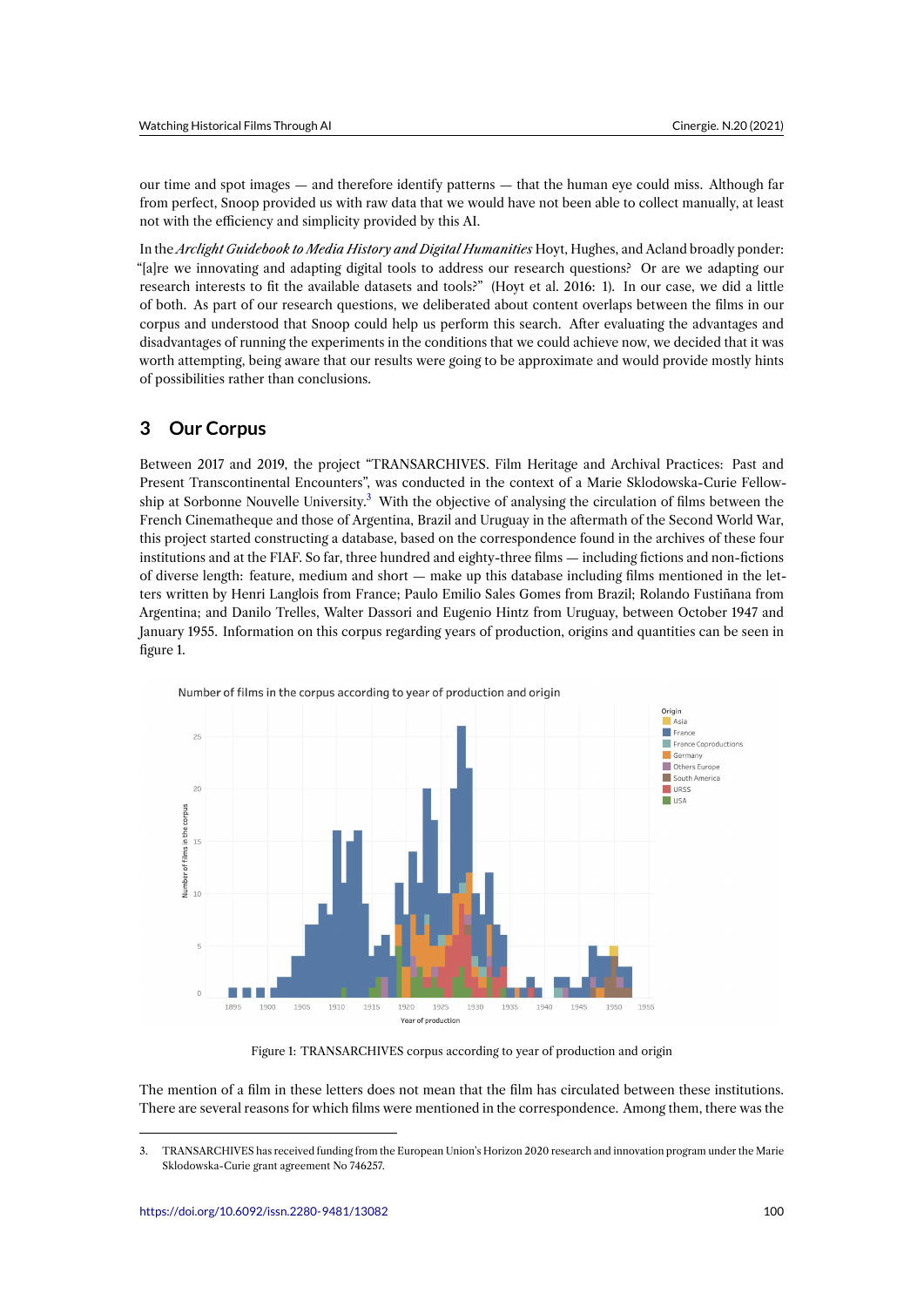interest to look for missing films, to share a list which could be offered to colleagues, to request specific titles and, indeed, to announce that certain copies were on their way to a given cinematheque. Nonetheless, the fact that a film was mentioned by this pioneer generation of film archivists suggests that it was part, at least, of an "imaginary collection" of films that deserves attention.<sup>4</sup>

Analysing any corpus using AI first requires access to good quality digital files. This, as we know, is far from being easy. Archives are not necessarily equipped with digital files for most of their films (Bruzzo and Blot-Wellens 2020: 91). Additionally, unless the film archive has its own AI, treating digital collections through this kind of computational system requires sharing the file with the software development team, which copyright restrictions might not always allow (Bruzzo and Blot-Wellens 2020: 93–96; Christensen 2020: 115; Mazzanti 2020: 16). This challenge obliged us to decide whether to wait to reach better experimental conditions or to accept working with *imperfect copies*. The use of the adjective "imperfect", far from being derogatory or negative, acknowledges that sometimes it is better to move forwards with what we have. Bearing in mind the theoretical reflections of Julio García Espinosa and his advocacy for an "imperfect cinema" in the context of the development of Cuban (García Espinosa 1969), and more broadly, Latin American cinema at the end of the 1960s, we built an appreciation for the possibilities provided by other copy sources. $5$ 

For over twenty years, the INA have conducted research on different aspects of AI with the aim of simplifying cataloguing processes and helping image retrieval in their collections. In this context, Snoop has been in development since 2014. In addition, as previously mentioned, thanks to their continuous recording, INA keeps copies of films broadcast on French television. These copies can be accessed for research purposes. Our corpus, therefore, would include canonical films which had already undergone a process of *patrimonialisation* (Gauthier 1999: 224–34, Louis 2020, Olesen 2019: 50–66) over several decades. Both the archival and televisual communities have validated these filmic resources, and several film historians have discussed them at length. However, they have not necessarily been through a comparative analysis. This was the main objective of our experiments: to assess whether the AI could find patterns that would allow for comparative analysis to be carried out. Consequently, we had an opportunity to trace shared motifs and images that, in follow-up projects, would allow us to reflect more broadly on how this selection of films has promoted the circulation of certain tropes both in France and abroad.

As a first step, a team of INA documentalists cross-referenced their database with that of TRANSARCHIVES. The search found that one hundred and forty-four films (38%) have been aired on television,<sup>6</sup> but of this amount only sixty-four films (17% of the total) were stored in digital files that Snoop could readily treat. Although the corpus was smaller than we had anticipated, it was still big enough to run our experiments.

Our corpus ended up being randomly chosen, based on the availability of the digital files and not following parameters of year of production, origin, genre or authorship. Rather than trying to create a more homogeneous or a larger corpus, we considered that this random sample would allow us to try the AI "in the wild", and therefore emphasise the possibilities offered by this tool. Studying cinema through a television archive posed a few challenges. First, that the files might include advertising or other moving images that do not belong to the film and needed to be discarded from the findings. Second, that data on the version of the film is not always available, an issue that we are aware is of concern in the field (Cherchi Usai 2012: 535, Flueckiger et al. 2016, Heftberger 2012, 2018: 4). Third, that it is not possible to know the criteria applied for adjusting the aspect-ratio of the film to fit that of the television. Another challenge, as mentioned above, was that our corpus was made of archival films and therefore Snoop could not perform optimally where the quality of the images did not allow.

<sup>4.</sup> The idea of "imaginary collection" establishes a connection with the "imaginary museum" of André Malraux, which intended to be as broad as possible (Malraux 1947). For a comprehensive study of Malraux's concept, see (Charlotte Wasser 2019). This notion has also been widely linked to Henri Langlois. To commemorate the centenary of his birth the French Cinematheque organised an exhibition called "Le musée imaginaire d'Henri Langlois." See Païni 2014.

<sup>5.</sup> Based on an analysis by Michael Chanan, Catherine Grant brings the idea of "imperfect digital humanities" to bear on amateur and lo-fi digital manifestations which choose to break with the commodification of corporate-funded technological research and commercial academic publishing, enabling mere 'spectators' to become 'agents' (Grant 2012).

<sup>6.</sup> INA has a team of permanent staff members who help researchers. In this case, the team did thorough research to compare the list from TRANSARCHIVES (considering differences in titles' languages, dates and directors' names) to provide the definite list of films that had been broadcast on French television.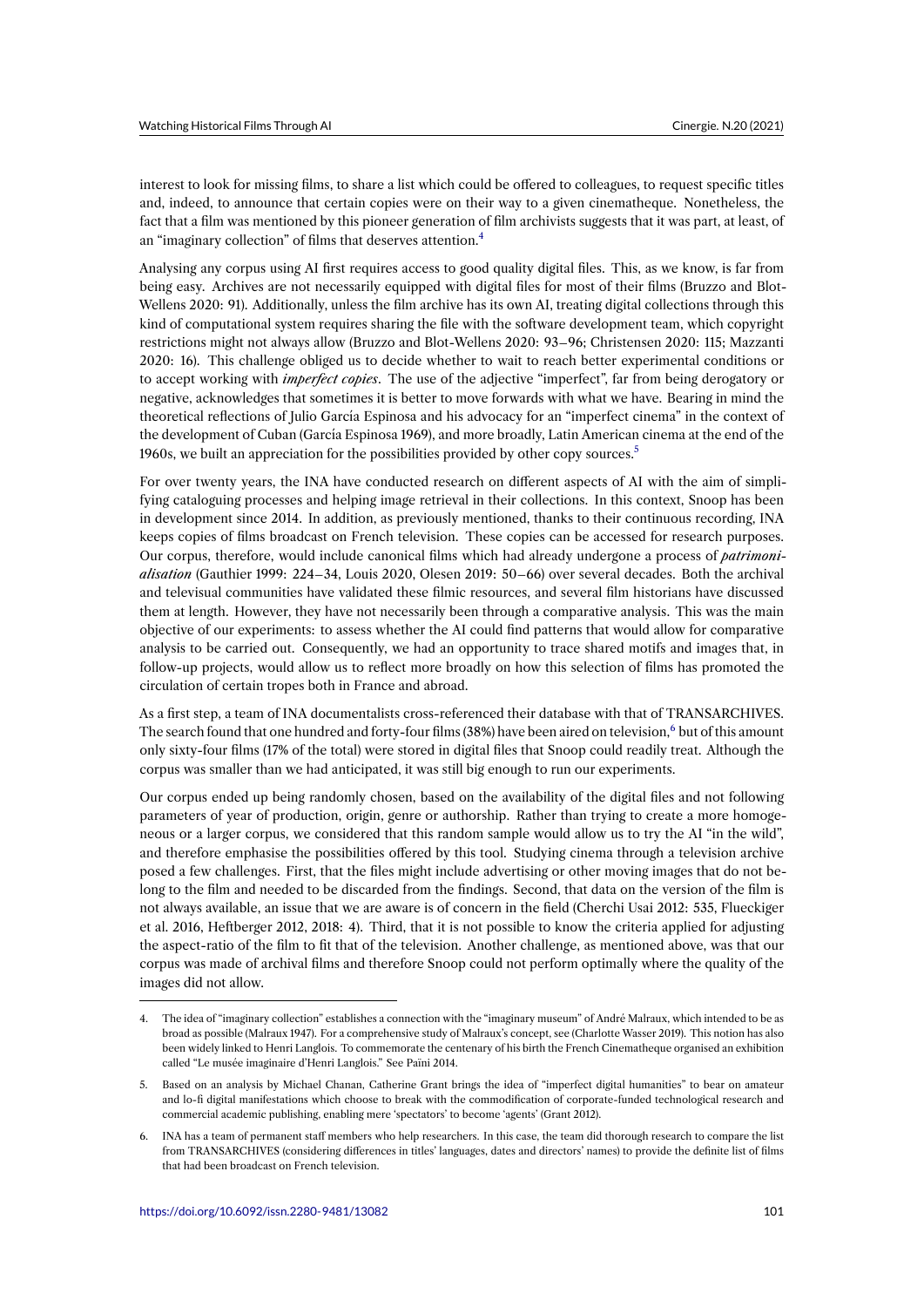#### **Exhibition of corpus on French TV**



Figure 2: Visualisation on our corpus, including the years of production, origins and French television channels that broadcast the films

#### **4 Snoop and the Methodology Behind our Experiments**

Snoop allows users to search for any given visual content in large video collections, and then build models for the content that users aim to identify. It is a large-scale content-based image and video search engine whose main features are:<sup>7</sup>

- the extraction and efficient indexing of visual features from pictures or videos. Visual features are mathematical representations: vectors. These vectors are extracted by specific algorithms. There are two types of algorithms, for instance:
	- **–** hand-crafted algorithms, which are designed by humans: Sift (Lowe 1999) or Gist (Oliva and Torralba 2001),
	- **–** or learned through deep learning methods: InceptionV2 (Szegedy et al. 2015) or ResNet (He et al. 2015);
- the identification of similar images or keyframes through approximate k-nearest neighbours ( Joly and Buisson 2008);
- the supervised recognition of trained visual concepts; and
- relevant feedback modules to create datasets for specific classes or visual concepts.

The supervised recognition of trained visual concepts has been the main tendency in academic writing and commercial products during the last decade due to its high efficiency. This efficiency is based on the Machine Learning algorithms that are trained with thousands of examples for each concept. To create a collection composed of hundreds of thousands of concepts, we would need to annotate millions of images. This is an operation that requires expensive human resources. Moreover, this functionality is very useful if the user

<sup>7.</sup> Snoop is notably the visual search engine used by the Pl@ntNet (https://plantnet.org/) application and in this context, it has a very large audience made up of more than six million users.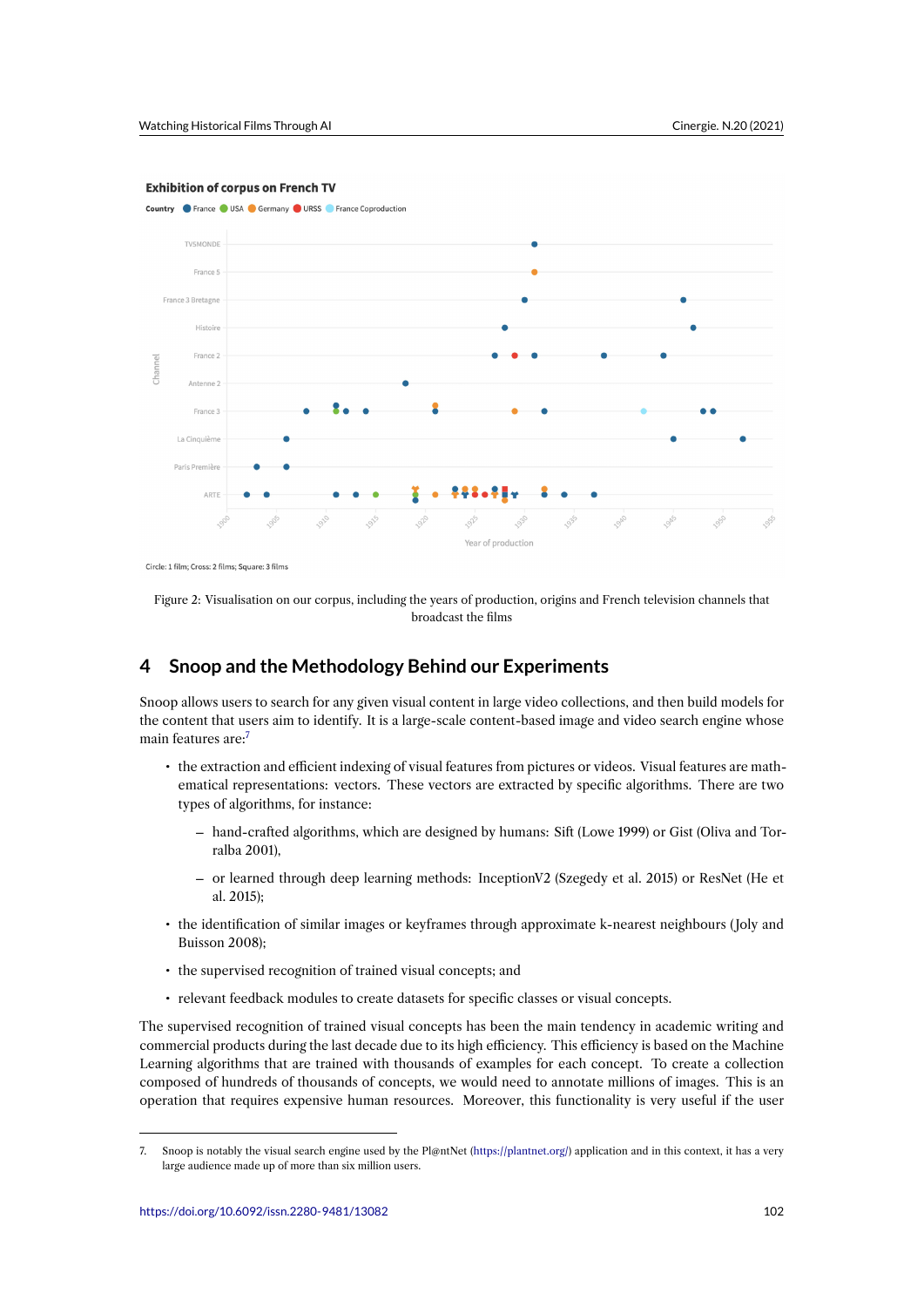already knows what they want to retrieve in their document collection, such as people, faces, dogs and cars. This classical functionality can be retrieved in different toolkits like those aforementioned. As soon as the user has annotated these sample collections, they launch for a few days the AI algorithms to learn the concept models. The main problem with supervised recognition occurs when the user wants to update the collection of visual concepts. Any such update involves the annotation of thousands of new examples for each new concept followed by a re-launch of the estimation process. Thus, as soon as the user discovers a new set of visual concepts, they have to spend a few days training the AI before being able to apply the model.

In contrast, Snoop uses the "active learning" method that permits simpler and more adaptable user interaction (Musik and Zeppelzauer 2018). Snoop therefore relies on relevant feedback strategy, which is based on specific active learning methods. This relevant feedback strategy avoids excessive human resource costs and enhances the discovery of contents for research corpora. The relevant feedback (Li and Allinson 2013, Tzelepi and Tefas 2016) module has been developed in Snoop to help users discover new visual concepts and to create models to automatically retrieve these new concepts. This module is illustrated in figure 3.



Figure 3: Relevant Feedback module

The user starts the process with an initial search of one image or a set of images. Snoop retrieves the most similar images or video excerpts indexed during the first step (the extraction and efficient indexing of visual features from the corpus). Among these results, the user selects positive and negative samples. The "positive samples" represent what the user wants to retrieve, and the "negative samples" what does not match the search. These positive and negative samples are used by a machine learning algorithm to model the knowledge provided by the user's annotations. The negative samples are very useful to obtain an accurate estimation of the knowledge model. This knowledge model is used to automatically generate queries in order to retrieve new images or video excerpts. These new images or video excerpts are proposed to the user for another annotation step. During this step, the user again chooses positive and negative samples to transfer knowledge to the machine learning algorithm. This process is repeated until the user is satisfied by the retrieved visual documents and the knowledge model's stability.

To create the visual concepts of the experiments, the initial search is the most important step of the relevant feedback module. This first step defines the objects intended for retrieval. In our experiments we used two complementary strategies:

• First, we defined a set of visual concepts that we selected to be analysed in our documents. We based our choices on visual tropes that we identified by watching the films, on the book *Images du cinéma français* (Védrès 1945), and on motifs found in paintings contemporary to the films (especially from the avant-garde). Among our choices, we included: contemporaneous iconography — most of which was related to modernity — such as the identification of crowds and technological advances such as planes, trains and cars; objects that evoke war and authority (a variety of uniforms, guns); older means of transport (carts, horses); natural elements such as water and images related to it such as swimmers, waves and boats; leisure activities such as dancing; cinematic tropes such as a couple kissing.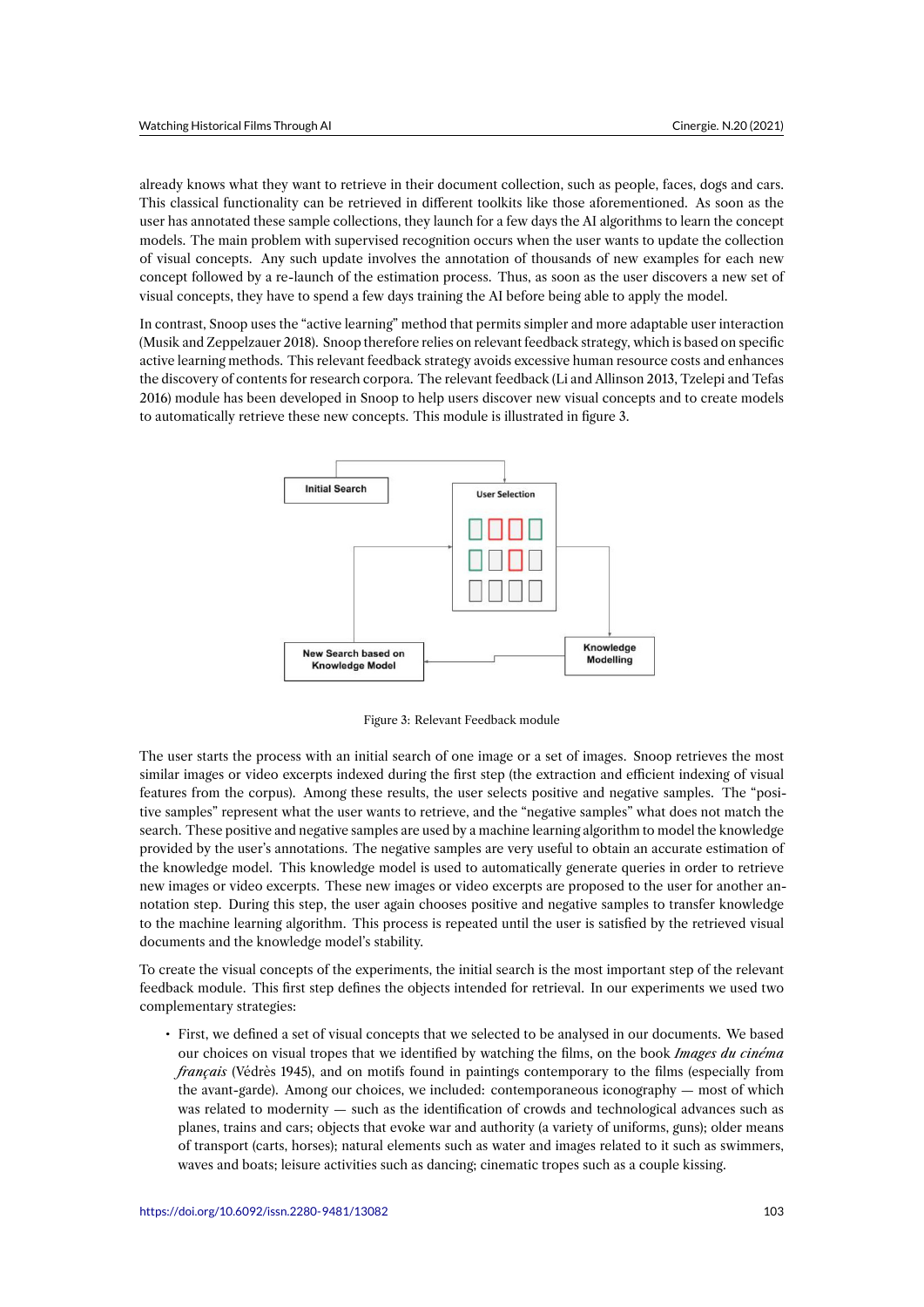• The second set of choices was based on serendipity. In order to discover visual contents, no *a priori* was set and we simply navigated the corpus with a random selection of video excerpts. As soon as we discovered an interesting visual concept, we started the relevant feedback process. This approach was good to explore, for instance, fashion elements, such as hats, embroidered dresses and jackets, and haircuts.

This relevant feedback process allows us to apply the "Human in the Loop" (Monarch 2021) approach which provides rich data to the machine in order to define machine learning models for the visual concepts very accurately.

#### **5 Results and New Lines of Enquiry**

As indicated, the main objective of our experiments was to assess whether the AI could find patterns that would allow for comparative analysis to be carried out within our corpus of canonical films. This section, therefore, focuses on highlighting the possibilities offered by AI to film historians. At this stage we cannot present all the classes we have built or provide thorough analyses, though this could be certainly achieved in follow up projects. However, we will briefly develop the study of the class built around images of crowds and demonstrate how an approach involving an AI would differ from previous ones. We will also suggest lines of research that might be opened thanks to the classes that retrieved close ups of hands and images of men in uniforms. The class encompassing crowds was the richest of our experiments. To build this class we presented Snoop with only five photographs taken from *Gallica*, the open access database of the French National library (BnF), and then started choosing positive and negative samples from the images Snoop proposed.<sup>8</sup> We ended up retrieving crowds from twenty-three films of our corpus (35%), which although not being negligible, is likely to be incomplete.<sup>9</sup>

Although crowds are present in films from the beginning of cinema, film scholars have devoted only modest attention to them. Eric Faden's study (2001), for instance, emphasises the relationship between the development of technology — early cinema, sound and digital images — and the image of the crowd to explore different "crowd control mechanisms", based on the work of James R. Beniger (Faden 2001). Methodologically, Faden chooses to support his in-depth study of the relationship between the control of technologies and that of the crowd's image with a few examples from specific film sequences. Although different in approach, the large timeframe chosen by Faden is relevant to our study since it demonstrates that far from being an exception or an element constrained to a specific historical point in time, the inclusion of crowds in film narratives have been widespread from the very beginning.

There are other approaches to the study of crowds in cinema, for example, those that Lesley Brill (2006) and Georges Didi-Huberman (2016) have proposed. While Brill based his work on that of Elias Canetti, to analyse "filmic representations of crowd qualities and dynamics and representations of the crowd's usually evil twin, power" (Brill 2006, 4), through analyses of specific films, Georges Didi-Huberman, focuses on how masses reveal collective emotions in *Battleship Potemkin* (Serguei M. Eisenstein, 1925) (Didi-Huberman 2016: 195–202). In both cases, individual in-depth analyses are privileged. Although this approach could certainly complement a computer-aided study of a larger corpus, rather than exploring the behaviour, construction or relevance of the crowd within the narrative of an individual film, new tools trigger different questions and offer the possibility of establishing comparative approaches within a larger number of films. Indeed, this is clearly seen in Eva Hielscher's study that analysed a corpus of sixty-seven City Symphonies to compare the main characteristics of these "experimental–documentary city films of the 1920s and 1930s" (Hielscher 2020: 1).

For her work, Hielscher used, among others computer tools, the annotation system ELAN to manually keep

<sup>8.</sup> https://gallica.bnf.fr/.

<sup>9.</sup> We know, for instance, that Snoop did miss some important films in our corpus, such as *Grand Illusion* (*La Grande Illusion,* 1937), in which crowds have already been analysed as being part of "critical narrative points" (Brill 2006: 9). However, as previously discussed, we focus here on the findings from our first round of experiments, rather than trying to find explanations for Snoop missing images [of crowds. Refining i](https://gallica.bnf.fr/)ts algorithm to miss fewer occurrences has not been part of our aims within the timeframe of our experiments.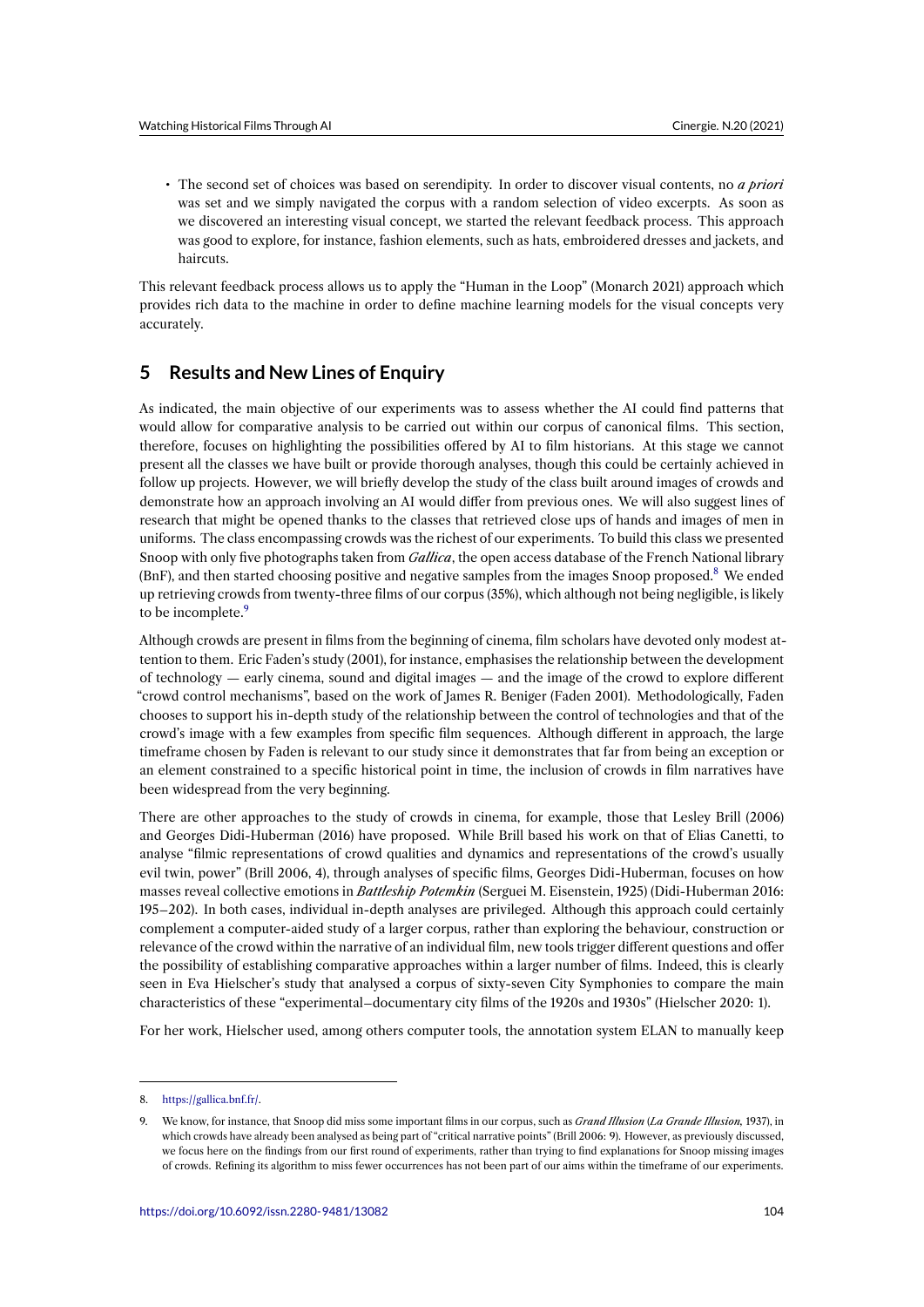track of several characteristics of four canonical city symphonies.<sup>10</sup> She then compared some shared features with the rest of the corpus, which were explored through ordinary viewings (Hielscher 2020: 13). Hielscher's methodology allowed her to spot shared motifs, and the crowd was among these. Her research concludes that in forty-four of the sixty-seven titles, "there are not too many 'real' crowd shots with masses of people. Instead, we can often speak of an accumulation technique, by with (sic) the impression of crowds is created visually through editing" (Hielscher 2020: 14). Although the size of Hielscher's corpus is almost the same as ours (ours has three fewer films but includes feature length films) and we are also looking for shared motifs, both the tools and the selection of the corpus are different. While Hielscher's corpus is made of films described under the label "city symphony", the films in our corpus share no thematic consistency. They share the fact of having been mentioned by film archivists in letters written at a specific time. In addition, we have not selected subgroups of films that Snoop could use to build a strong model that would later be applied to the rest. All of the films were on an equal footing and all of them served equally to build the model. Using an AI implies changing the methodology and shifting to new ways of studying film history.

In the case of retrieving crowds, our objective was not to analyse the crowd's role in the narrative of a specific film, or whether and how an *a priori* constructed group of films share techniques, styles, objectives, etcetera, when depicting crowds. Introducing an AI in a study like the one we are proposing, allowed for finding similarities — and dissimilarities — in films that would not have necessarily been studied together without engaging in hundreds of hours of film watching or laborious annotations, which in practice can only be performed in a restricted number of films.

We were thus able to retrieve similar frames in disparate films all of which show how the spectator's attention is directed towards a specific point using images of crowds. A first set of images (figure 4) shows crowds escaping, running towards something or simply with their backs turned towards the spectator so that their attention goes beyond the crowd.



Figure 4: From left to right and top to bottom: *The Woman who Dared* (*Le ciel est à vous*, Jean Grémillon 1944), *The Red Head* (*Poil de carotte*, Julien Duvivier 1932), *I accuse* (*J'accuse*, Abel Gance 1919), *The late Mathias Pascal* (*Feu Mathias Pascal*, 1924), *Money* (*L'Argent*, Marcel L'Herbier 1928), *Strike* (*Stachka*, Sergueï Eisenstein 1925)

The second set (figure 5) shows images that were shot from a much closer distance and therefore allow us to read the faces of individual people who together express feelings of celebration, astonishment or disapproval. In this set, the point of view is directed to the off-screen space which could have been introduced before the crowd or presented later, depending on whether the spectator is expected to confirm or anticipate these reactions.

The third set (figure 6) includes in the same frame the crowd and the element that attracts its attention. This was the only way of showing a crowd used in three of the earliest films of our collection (two by Méliès and one by Capellani). However, as we have already pointed out, at this stage we know that plenty of examples escaped Snoop's attention so we would not feel comfortable providing conclusive observations. Rather, we prefer to provide examples for possible further studies. In-depth analyses of these findings could shed light on the development of cinematic language that have been taken for granted or only explored through consistent and controlled cases.

<sup>10.</sup> For a comprehensive review of ELAN and other annotation tools, see (Flueckiger 2017, Melgar Estrada et al. 2017, Pustu-Iren et al. 2020).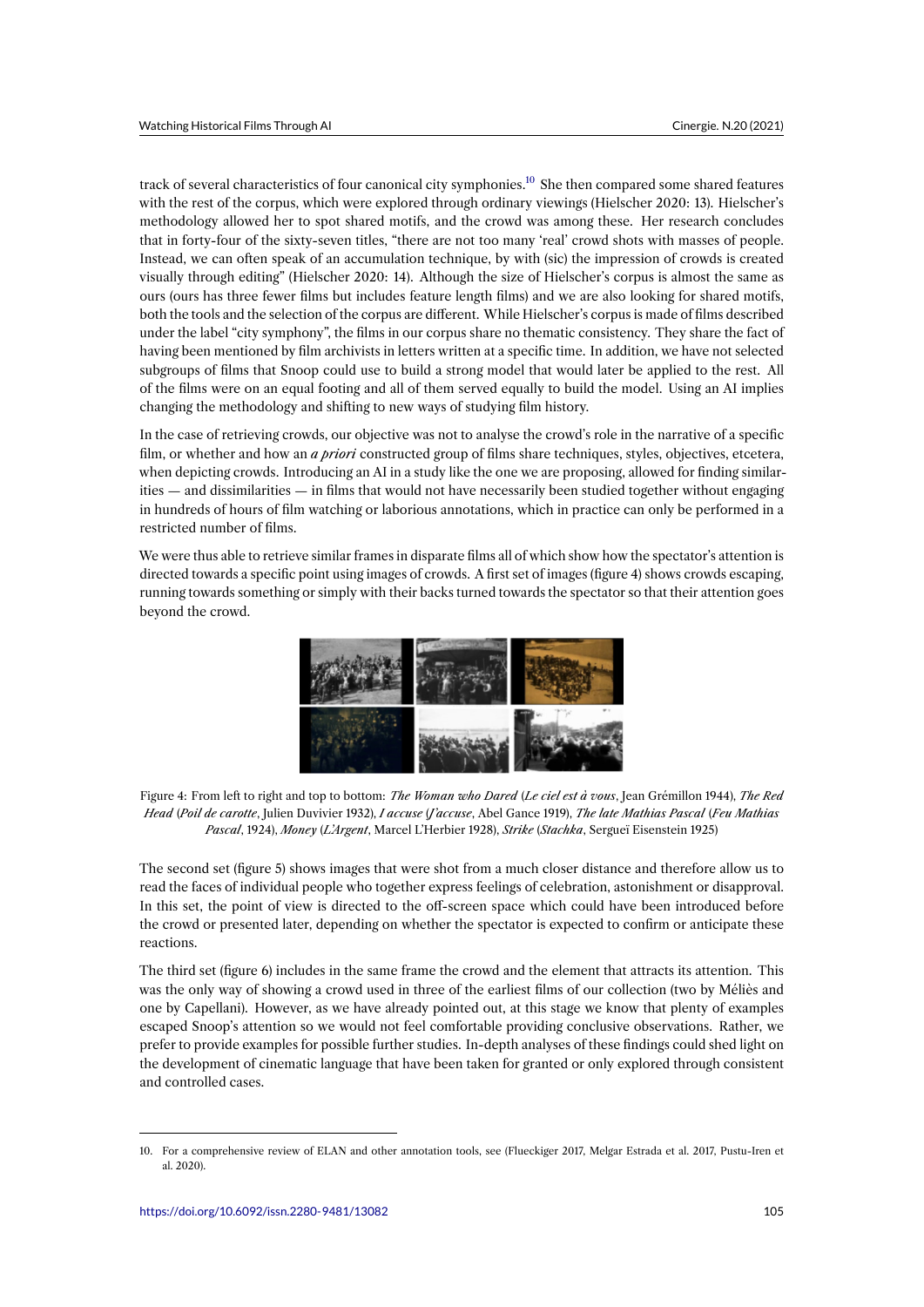

Figure 5: From left to right and top to bottom: *Metropolis* (Fritz Lang 1927), *Max Bullfighter* (*Max toréador*, Max Linder 1913), *Money*, *Napoleon* (Abel Gance 1927), *Boys' School* (*Les disparus de St Agil*, Christian-Jaque 1938)



Figure 6: From left to right and top to bottom: *Arsenal* (Alexandre Dovjenko 1928), *Napoleon*, *The Weavers* (*Die Weber* William Dieterle, Friedrich Zelnik, 1927), *The Impossible Voyage* (*Voyage à travers l'impossible*, Georges Méliès 1904), *A Trip to the Moon* (*Le voyage dans la lune* Georges Méliès 1902), *Aladdin* (Albert Capellani 1906)

As mentioned above, we constructed one class around close-ups of hands and although Snoop retrieved few cases that we marked as positive, we were impressed by the aesthetic beauty of the examples of these expressive hands from films of the late 1920s and early 1930s (figure 7). We anticipate that rich lines of aesthetic and political — analyses could be developed by comparing these images with contemporary art works such as *The Hands of Antonin Artaud* (Man Ray circa 1925), *Two Crossed Hands* (Pablo Picasso 1921), *The Hand Has Five Fingers* ( John Heartfield 1928) and *The Hand* (Salvador Dali 1930), to name only a few.



Figure 7: From left to right and top to bottom: *Diary of a Lost Girl* (*Tagebuch einer Verlorenen,* Georg Wilhelm Pabst 1929), *M* (Fritz Lang 1931), *The Love of Jeanne Ney* (*Die Liebe der Jeanne Ney*, Georg Wilhelm Pabst 1928), *The Wheel* (*La Roue*, Abel Gance 1923), iFinis Terrae ( Jean Epstein 1929), *October* (Sergueï Eisenstein 1928), *The Blue Express* (*Goluboj ekspress*, Ilya Trauberg 1928), *Great Illusion* (*La grande illusion* Jean Renoir 1937), *Arsenal*

Likewise, we envisage that scholars interested in representations of masculinity, could find the results obtained around uniforms worn by men (from the army, policemen, security guards) relevant. Showing that a nonnegligible number of men have worn military uniforms throughout the history of cinema is not a minor detail when thinking about the construction of masculine imaginaries. Colleagues in this research area could benefit from these AI findings that provide a different or complementary perspective (figure 8).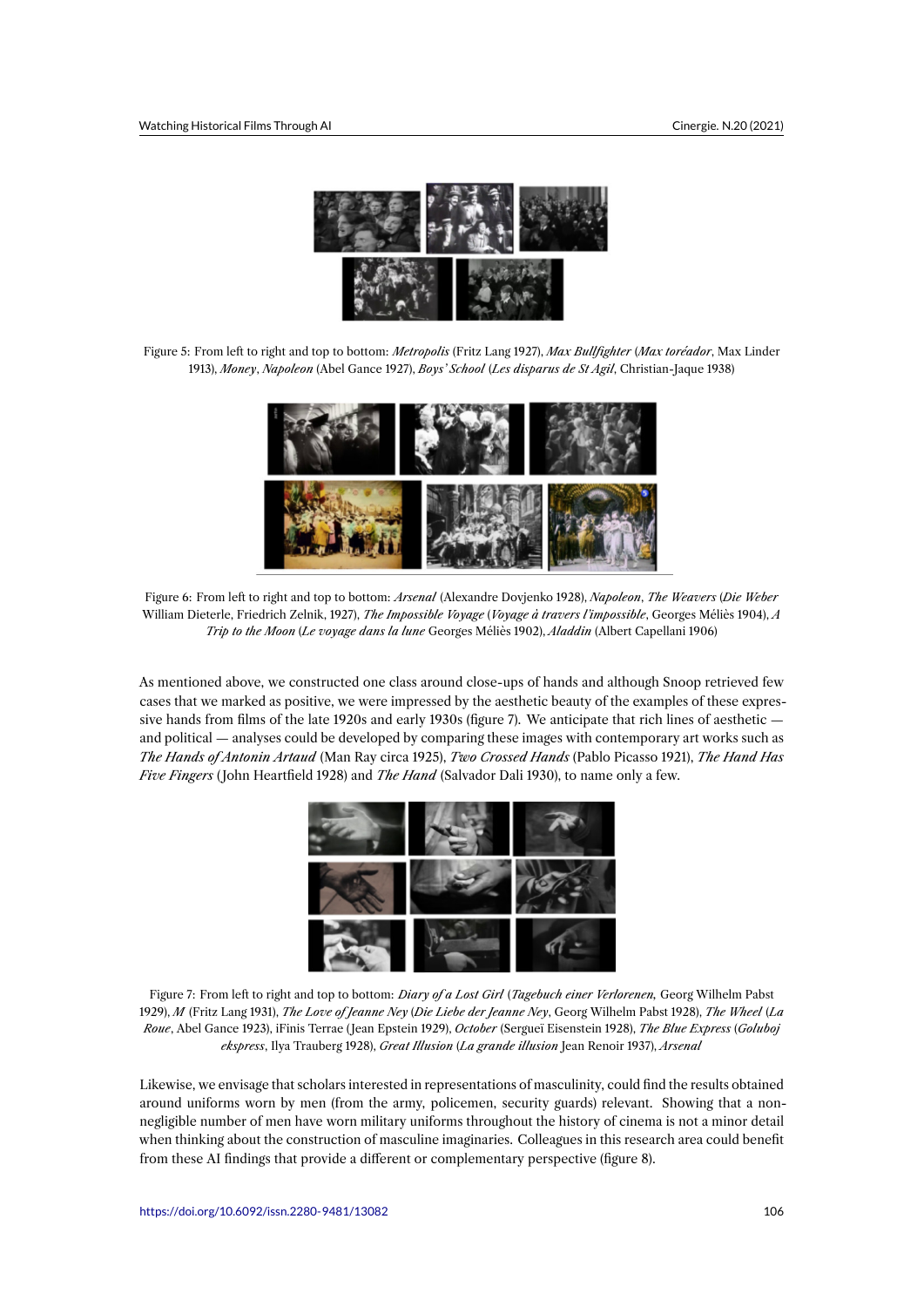

Figure 8: From left to right and top to bottom: *October*, *Battleship Potemkin* (*Bronenosets Potyomkin* Sergueï Eisenstein 1926), *The Blue Express*, *The New Men* (*Les nouveaux messieurs* Jacques Feyder 1929), *Man about Town* (*Le silence est d'or*, René Clair 1927), *Freedom for Us* (*À nous la liberté*, René Clair 1931), *Napoleon*, *The Little Match Girl* (*La petite marchande d'allumettes*, Jean Renoir 1928), *The Dance of Death* (*La danse de mort*, Marcel Cravenne 1948)

In further studies, all these searches could be refined, for instance, loading only the films which retrieved similarities in a first search and running Snoop again. Proceeding this way, the search would be more controlled and the possibilities of analysis richer. Loading specific images from the corpus would also help Snoop carry out more precise searches and retrieve other relevant examples. Although approximate, our findings demonstrate the possibilities that AI could offer to film historians in tracing stylistic conventions, providing precise examples and engaging in comparative analysis that theoretically might not have been thought of as worth pursuing.

# **6 Conclusion**

This article aimed to explore the possibilities offered by AI for film historians to develop new methods and research questions. Although having been developed and used for a few years now, film historians have not greatly explored AI. Our study shows that certain pre-conditions (which are not necessarily easy to obtain) are necessary to engage AI in such research. Finding an archive that has developed an efficient AI and that also has digital film copies accessible could be challenging. In addition, concessions might need to be made in terms of both quality and quantity. In our case, we were aware that our copies were "imperfect copies" and that our corpus was smaller than we would have liked. However, we decided that it was worth trying a first round of experiments to have an idea of AI's possible uses.

In practical terms, although the fantasy of AI doing the work for us might exist, there is laborious hands-on selection involved throughout the whole process which led us to become thoroughly acquainted with the corpus. In addition, our method could be used as a complement to those that we have been using for decades. An AI could run a primary search to start reducing a corpus, followed by an in-depth individual analyses, therefore oscillating between distant and close viewing.<sup>11</sup> We could also follow Hielscher's methodology and create a themed or genre-based corpus and build a model using a discrete core of canonical cases (Hielscher 2020). In fact, by carrying out the experiments, we realised the myriad of possibilities offered by this technology and the several methods that could be followed to use it. The fact that on this occasion we focused on qualitative rather than quantitative analyses does not indicate that AI cannot be used in the converse manner or for both at the same time. The choice of analysis should be related to the possibilities offered by the tool as well as by

<sup>11.</sup> For an article that reflects on qualitative computational analysis of audio-visual media, and the advantages and shortcomings of distant and close reading, even if using other tools than AI, see (Bakels et al. 2020).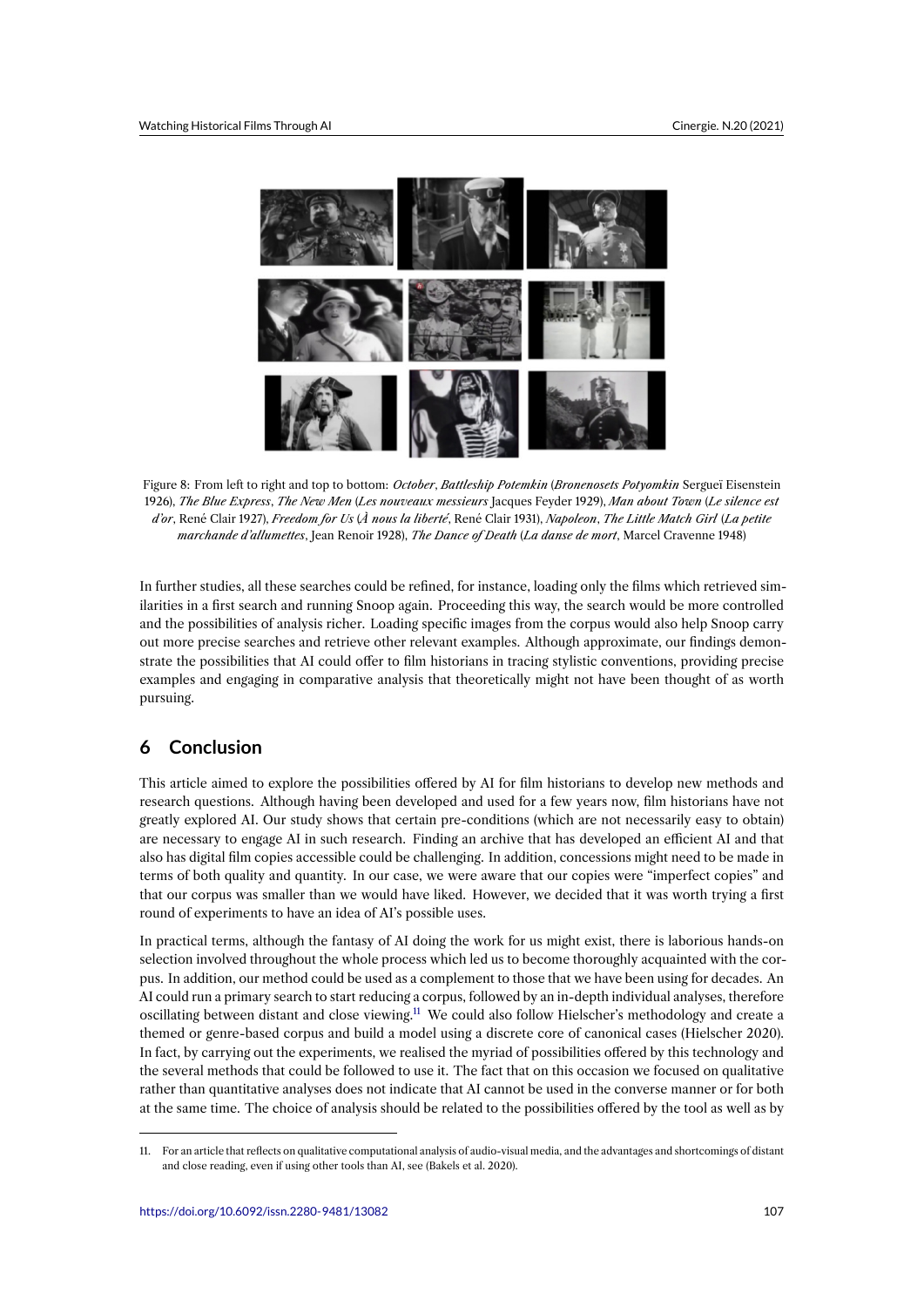the specific research aims of each project. Now is the time to continue refining the tool and exploring further hypotheses. Close collaborations between computing scientists, film scholars and archivists are required to carry out this kind of project, and in this respect our experiments proved very successful, with close cooperation and smooth communication processes. We understand that AI is here to stay and that the more we use it, the more we will be able to identify its benefits in developing our research activities and to continue refining our questions and methods.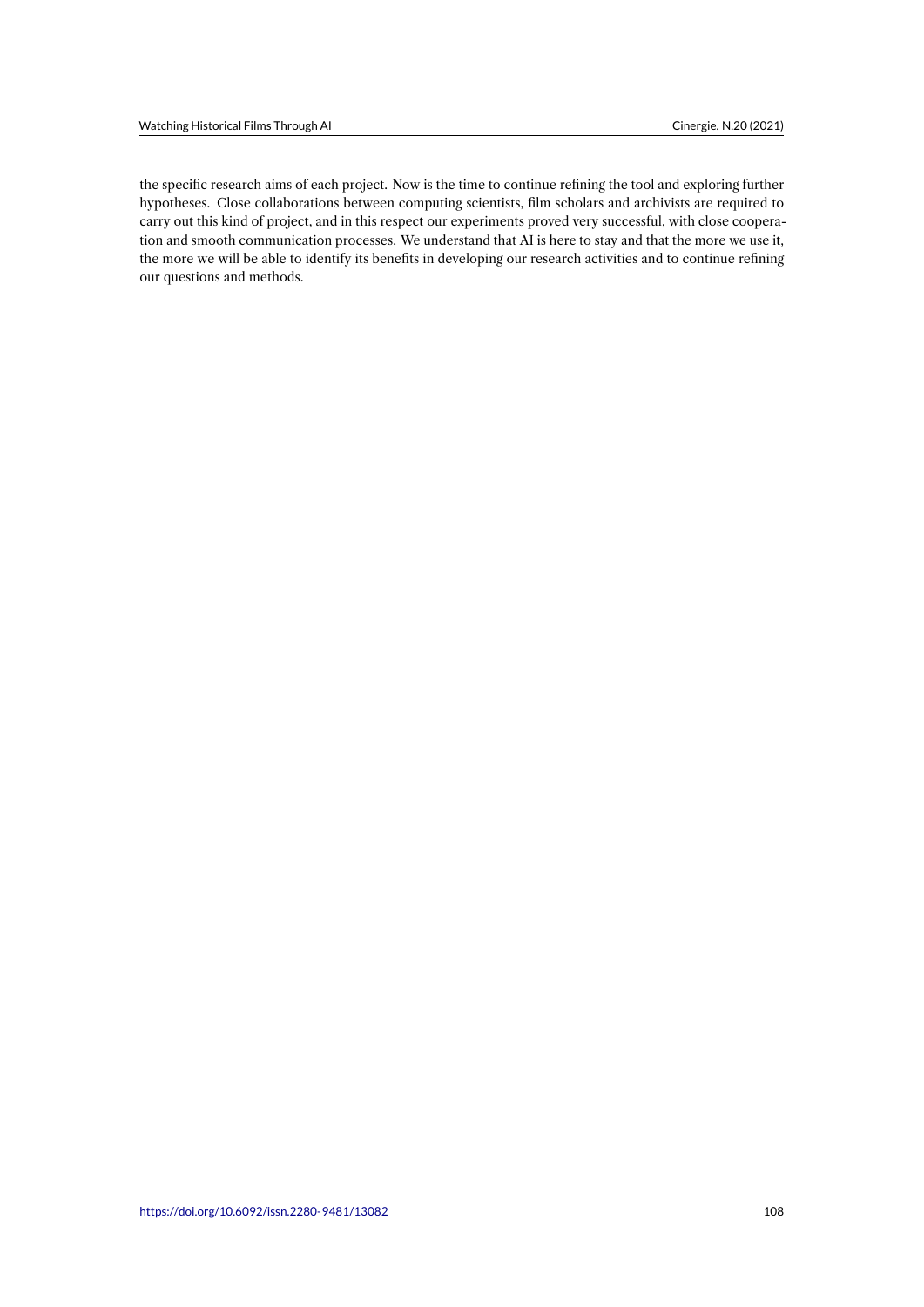# **7 Bibliography**

Arnold, Taylor, and Lauren Tilton (2019). "Distant Viewing: Analyzing Large Visual Corpora". *Digital Scholarship in the Humanities* 34 (Supplement\_1): 13–16 https://doi.org/10.1093/llc/fqz013.

Arnold, Taylor, Lauren Tilton, and Annie Berke (2019). "Visual Style in Two Network Era Sitcoms". *Journal of Cultural Analytics* https://doi.org/10.22148/16.043.

Bakels, Jan-Hendrik, Matthias Grotkopp, Thomas [Scherer, and Jasper Stratil \(2020\).](https://doi.org/10.1093/llc/fqz013) "Matching Computational Analysis and Human Experience: Performative Arts and the Digital Humanities". *DHQ: Digital Humanities Quarterly* 14(4) htt[p://www.digitalhumanities.org/d](https://doi.org/10.22148/16.043)hq/vol/14/4/000496/000496.html (last accessed 03-03-21).

Bardèche, Maurice, and Robert Brasillach (1935). *Histoire Du Cinéma*. Paris: Denoël et Steele.

Bermeitinger, Bernhard, Sebastian Gassner, Siegfried Handschuh, Gernot Howanitz, Rik Radisch, Malte Rehbein (2019). "[Deep Watching: Towards New Methods of Analyzing Visual Media in](http://www.digitalhumanities.org/dhq/vol/14/4/000496/000496.html) Cultural Studies". DataverseNL https://doi.org/10.34894/HOSP8P.

Brill, Lesley (2006). *Crowds, Power, and Transformation in Cinema*. Detroit: Wayne State University Press.

Bruzzo, Mariona, and Camille Blot-Wellens (2020). "A Curatorial Approach to Making Cinematic Heritage Available Online". In *[I-Media-Cities: Innov](https://doi.org/10.34894/HOSP8P)ative e-Environment for Research on Cities and the Media*, edited by Teresa M Sala and Mariona Bruzzo, 89–100. Barcelona: Edicions de la Universitat de Barcelona.

Burghardt, Manuel, Adelheid Heftberger, Johannes Pause, Niels-Oliver Walkowski, and Matthias Zeppelzauer (2020). "Film and Video Analysis in the Digital Humanities – An Interdisciplinary Dialog". *Digital Humanities Quarterly* 014(4) http://www.digitalhumanities.org/dhq/vol/14/4/000532/000532.html (last accessed 01-03-21).

Charlotte Wasser (2019) "Le Musée Imaginaire d'André Malraux : un anti-musée ? Une nouvelle forme de musée par l'édition". *Pré[sence d'André Malraux sur la Toile](http://www.digitalhumanities.org/dhq/vol/14/4/000532/000532.html)* https://malraux.org/13509-2/ (last accessed 30- 05-21).

Cherchi Usai, Paolo (2012). "Early Films in the Age of Content; or,"Cinema of Attractions" Pursued by Digital Means". In *A Companion to Early Cinema*, edited by André G[audreault, Nicolas Dulac, and](https://malraux.org/13509-2/) Santiago Hidalgo, 527–49. Malden: Wiley-Blackwell.

Christensen, Thomas C. (2020). "RE-USE. How Might We Unlock and (Re-)Use What the European Film Archives Hold?" In *I-Media-Cities: Innovative e-Environment for Research on Cities and the Media*, edited by Teresa-M Sala and Mariona Bruzzo, 115-118. Barcelona: Edicions de la Universitat de Barcelona.

Didi-Huberman, Georges (2016). *Peuples En Larmes, Peuples En Armes*. Paris: Les Éditions de Minuit.

Elsaesser, Thomas (2012). "Is Nothing New? Turn-of-the-Century Epistemes in Film History". In *A Companion to Early Cinema*, edited by André Gaudreault, Nicolas Dulac, and Santiago Hidalgo, 587–609. Malden: Wiley-Blackwell.

Faden, Eric S. (2001). "Crowd Control: Early Cinema, Sound, and Digital Images". *Journal of Film and Video* 53(2/3): 93–106 https://www.jstor.org/stable/20688359 (last accessed 1-10-21).

Flueckiger, Barbara (2017). "A Digital Humanities Approach to Film Colors". *The Moving Image: The Journal of the Association of Moving Image Archivists* 17(2): 71 https://doi.org/10.5749/movingimage.17.2.0071.

Flueckiger, Bar[bara, Franziska Heller, Claudy Op den](https://www.jstor.org/stable/20688359) Kamp, and David Pfluger (2016). " 'Digital Desmet': Translating Early Applied Colors". *The Moving Image: The Journal of the Association of Moving Image Archivists* 16(1): 106 https://doi.org/10.5749/movingim[age.16.1.0106.](https://doi.org/10.5749/movingimage.17.2.0071)

García Espinosa, Julio (1969 [1971]). "Por Un Cine Imperfecto". *Revista Cine Cubano* (66/67).

Gaudreault, André (2006). "From 'Primitive Cinema' to 'Kine-Attractography' ". In *The Cinema of Attractions Reloaded*, edited by [Wanda Strauven, 85–104. Amsterdam: Amster](https://doi.org/10.5749/movingimage.16.1.0106)dam University Press.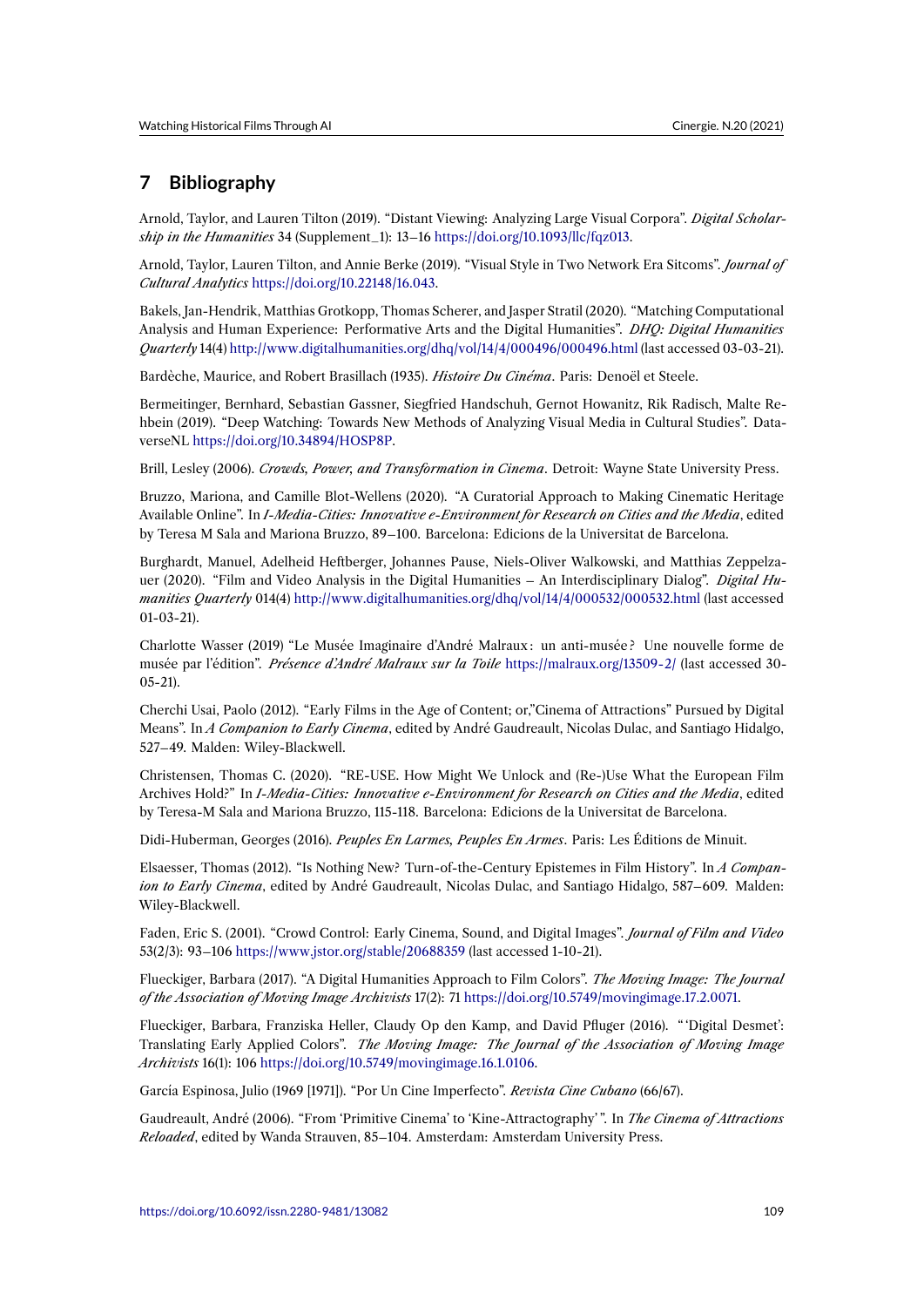Gaudreault, André, Nicolas Dulac, and Santiago Hidalgo (2012). "Introduction". In *A Companion to Early Cinema*, edited by André Gaudreault, Nicolas Dulac, and Santiago Hidalgo, 1–11. Malden: Wiley-Blackwell.

Gaudreault, André, and Tom Gunning (1989). "Le cinéma des premiers temps, un défi à l'histoire du cinéma?" In *L'histoire du cinéma : nouvelles approches*, edited by Jacques Aumont, André Gaudreault, and Michel Marie, 49–63. Paris: Publications de la Sorbonne.

Gauthier, Christophe (1999). *La Passion Du Cinéma: Cinéphiles, Ciné-Clubs et Salles Spécialisées à Paris de 1920 à 1929*. Paris: Ecole nationale des chartes : Association française de recherche sur l'histoire du cinéma.

Grant, Catherine (2012). "Film and Moving Image Studies: Re-Born Digital? Some Participant Observations". *Frames Cinema Journal* (1) http://framescinemajournal.com/article/re-born-digital/ (last accessed 04-04-21).

Gunning, Tom (2006). "Attractions: How They Came into the World". In *The Cinema of Attractions Reloaded*, edited by Wanda Strauven, 31–39. Amsterdam: Amsterdam University Press.

He, Kaiming, Xiangyu Zha[ng, Shaoqing Ren, and Jian Sun \(2015\). "Deep Residual L](http://framescinemajournal.com/article/re-born-digital/)earning for Image Recognition". *arXiv:1512.03385 [cs]* http://arxiv.org/abs/1512.03385 (last accessed 18-10-21).

Heftberger, Adelheid (2012). "Ask Not What Your Web Can Do For You – Ask What You Can Do For Your Web! Some Speculations about Film Studies in the Age of the Digital Humanities". *Frames Cinema Journal* (1) https://framescinemajournal.c[om/article/ask-not-what-your-](http://arxiv.org/abs/1512.03385)web-can-do-for-you/ (last accessed 22-04-21).

——— (2018). *Digital Humanities and Film Studies: Visualising Dziga Vertov"s Work*. Cham: Springer International Publishing.

[Hielscher, Eva \(2020\). "The Phenomenon of Interwar City Symphonies: A Combined](https://framescinemajournal.com/article/ask-not-what-your-web-can-do-for-you/) Methodology of Digital Tools and Traditional Film Analysis Methods to Study Visual Motifs and Structural Patterns of Experimental-Documentary City Films". *Digital Humanities Quarterly* 14(4) http://www.digitalhumanities.org/dhq/vol/14/4/ 000495/000495.html (last accessed 05-10-21).

Hoyt, Eric, Kit Hughes, and Charles R. Acland (2016). "A Guide to the Arclight Guidebook". In *The Arclight Guidebook to Media History and the Digital Humanities*, edited by Charles R Acland and Eric Hoyt, 1–29. [Sussex: Reframe Book](http://www.digitalhumanities.org/dhq/vol/14/4/000495/000495.html)s http://projectarclight.org/book/ (last [accessed 1-10-21\).](http://www.digitalhumanities.org/dhq/vol/14/4/000495/000495.html)

Joly, Alexis, and Olivier Buisson (2008). "A Posteriori Multi-Probe Locality Sensitive Hashing". In *Proceeding of the 16th ACM International Conference on Multimedia – MM '08*, Vancouver, British Columbia, Canada: ACM Press http://doi.or[g/10.1145/1459359.1459388.](http://projectarclight.org/book/)

Kaplan, Andreas, and Michael Haenlein (2019). "Siri, Siri, in My Hand: Who's the Fairest in the Land? On the Interpretations, Illustrations, and Implications of Artificial Intelligence". *Business Horizons* 62(1): 15–25. https://doi.[org/10.1016/j.bushor.2018.08.004.](http://doi.org/10.1145/1459359.1459388)

Latsis, Dimitrios, and Grazia Ingravalle (2017). "Guest Editors' Foreword: Digital Humanities and/in Film Archives". *The Moving Image: The Journal of the Association of Moving Image Archivists* 17(2): xi https: [//doi.org/10.5749/movingimage.17.2.00xi.](https://doi.org/10.1016/j.bushor.2018.08.004)

Li, Jing, and Nigel M. Allinson (2013). "Relevance Feedback in Content-Based Image Retrieval: A Survey". In *Handbook on Neural Information Processing*, Intelligent Systems Reference Library, edited by Monica Bianchini, Marco Maggini, and Lakhmi C. Jain. Berlin, Heidelberg: Springer Berlin Heidelberg, 433–69 [http:](https://doi.org/10.5749/movingimage.17.2.00xi) [//link.springer.com/10.1007/978-3-642-3](https://doi.org/10.5749/movingimage.17.2.00xi)6657-413. (last accessed 11-10-21).

Louis, Stéphanie E. (2020). *La Cinémathèque-Musée: Une Innovation Cinéphile Au Coeur de La Patrimonialisation Du Cinéma En France (1944-1968)*. Paris: AFRHC.

[Lowe, D.G. \(1999\). "Object Recognition from Loca](http://link.springer.com/10.1007/978-3-642-36657-413)l Scale-Invariant Features". In *Proceedings of the Seventh IEEE International Conference on Computer Vision*, Kerkyra, Greece: IEEE, 1150–57 vol.2. http://doi.org/10. 1109/ICCV.1999.790410.

Malraux, André (1947). *Psychologie de l'art. Le Musée Imaginaire*. Paris: Albert Skira Éditeur.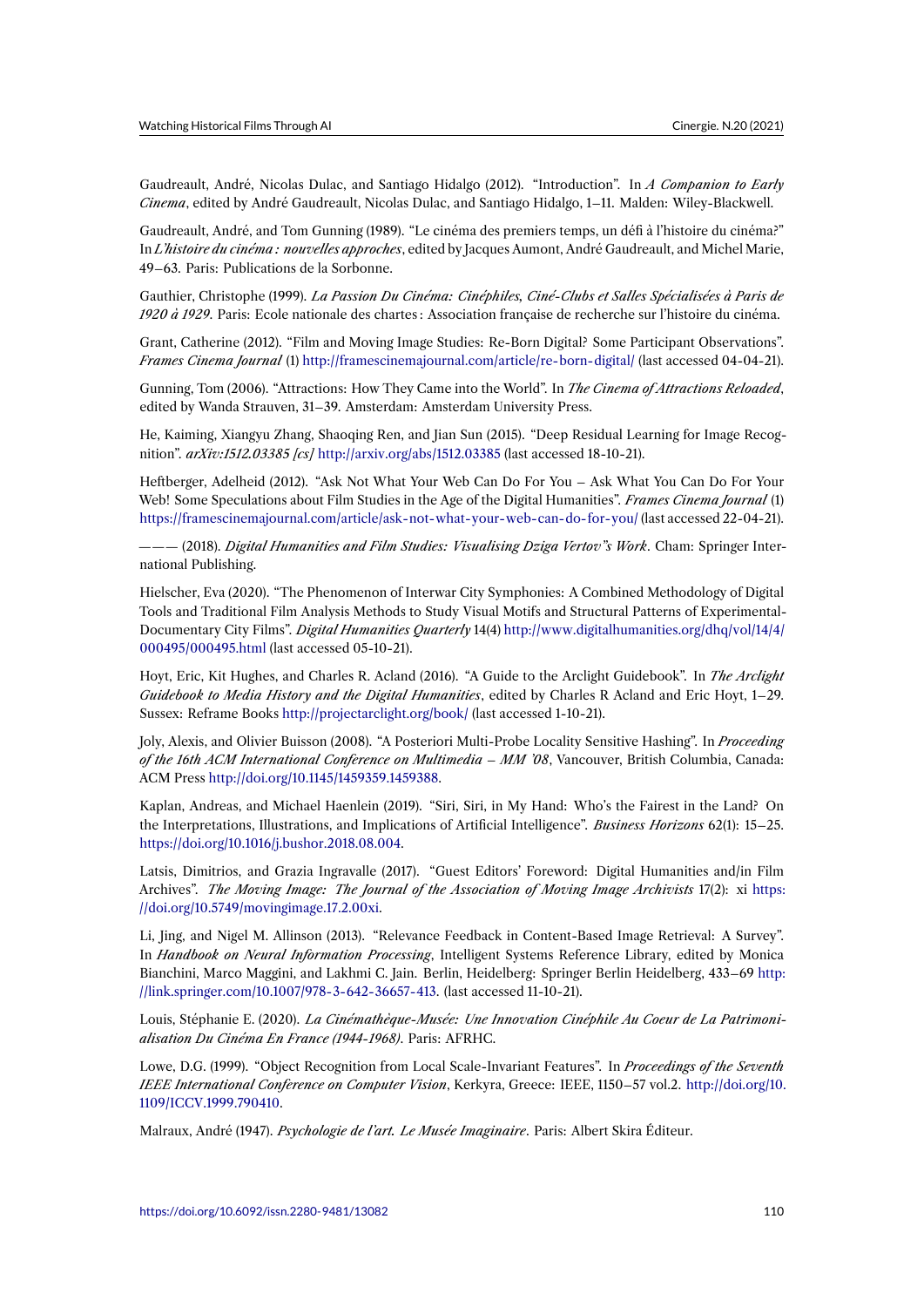Mazzanti, Nicola (2020). "SPREAD. (RE)SEARCH". In *I-Media-Cities: Innovative e-Environment for Research on Cities and the Media*, edited by Teresa-M Sala and Mariona Bruzzo, 15–20. Barcelona: Edicions de la Universitat de Barcelona.

Melgar Estrada, Liliana, Eva Hielscher, Marijn Koolen, Christian G. Olesen, Julia Noordegraaf, Jaap Blom (2017). "Film Analysis as Annotation: Exploring Current Tools". *The Moving Image: The Journal of the Association of Moving Image Archivists* 17(2): 40–70 https://doi.org/10.5749/movingimage.17.2.0040.

Mitry, Jean (1968). *Histoire du cinéma 1. 1895-1915*. Paris: Ed. universitaires.

Monarch, Robert (2021). *Human-in-the-Loop Machine Learning: Active Learning and Annotation for Human-Centered AI*. Sherlter Island, NY: Manni[ng Publications.](https://doi.org/10.5749/movingimage.17.2.0040)

Mulvey, Laura (2006). *Death 24x a Second: Stillness and the Moving Image*. London: Reaktion Books.

Musik, Christoph, and Matthias Zeppelzauer (2018). "Computer Vision and the Digital Humanities: Adapting Image Processing Algorithms and Ground Truth through Active Learning". *VIEW Journal of European Television History and Culture* 7(14): 1–14 https://doi.org/10.18146/2213-0969.2018.jethc153.

Olesen, Christian (2019). " 'This Is Our First Big Experiment': *Paris 1900* (1947) and the Eye Filmmuseum's Early Collection-Building". *Early Popular Visual Culture* 17(2): 207–17 https://doi.org/10.1080/17460654.2019. 1697113.

Oliva, Aude, and Antonio Torralba (2001). "Modeling the Shape of the Scene: A Holistic Representation of the Spatial Envelope". *International Journal of Computer Vision* 42(3): 145–75 [http://doi.org/10.1023/A:](https://doi.org/10.1080/17460654.2019.1697113) [10111396](https://doi.org/10.1080/17460654.2019.1697113)31724.

Païni, Dominique (2014). *Le Musée Imaginaire d'Henri Langlois*. Paris: Flammarion: Cinémathèque française.

[Pustu-Iren, Ka](http://doi.org/10.1023/A:1011139631724)der, Julian Sittel, Roman Mauer, Oksana Bulgakowa, Ralph Ewerth (2020). "Automated Visual Content Analysis for Film Studies: Current Status and Challenges". *Digital Humanities Quarterly* 14(4) http: //www.digitalhumanities.org/dhq/vol/14/4/000518/000518.html (last accessed 12-09-21).

Rombes, Nicholas (2017). *Cinema in the Digital Age*. Revised edition. London, New York: Wallflower Press.

Sadoul, Georges (1946). *Histoire Générale Du Cinéma. Tome 1: L'Invention Du Cinéma*, 1832-1897. [Paris:](http://www.digitalhumanities.org/dhq/vol/14/4/000518/000518.html) [Éditions Denoel.](http://www.digitalhumanities.org/dhq/vol/14/4/000518/000518.html)

——— (1947). *Histoire Générale Du Cinéma. Tome 2 : Les Pionniers Du Cinéma, 1897-1909*. Paris: Éditions Denoel.

——— (1948). *Le Cinéma. Son Art, Sa Technique, Son Économie*. Paris: Éditions Denoel.

——— (1949). *Histoire Du Cinéma Mondial*. Paris: Flammarion.

Szegedy, Christian, Vincent Vanhoucke, Sergey Ioffe, Jonathon Shlens, Zbigniew Wojna (2015). "Rethinking the Inception Architecture for Computer Vision". *arXiv:1512.00567 [cs]* http://arxiv.org/abs/1512.00567 (last accessed 10-10-21).

Tadeo Fuica, Beatriz (2019). "Tracing Past Exchanges between European and South American Cinematheques: A Key to Understanding the Impact of Sharing". *Iluminace. The journal [of film theory, history, and aesth](http://arxiv.org/abs/1512.00567)etics* 31(1): 27–43.

Tzelepi, Maria, and Anastasios Tefas (2016). "Relevance Feedback in Deep Convolutional Neural Networks for Content Based Image Retrieval". In *Proceedings of the 9th Hellenic Conference on Artificial Intelligence*, Thessaloniki Greece: ACM, 1–7 https://doi.org/10.1145/2903220.2903240.

Védrès, Nicole (1945). *Images Du Cinéma Français*. Paris: Les éditions du chêne.